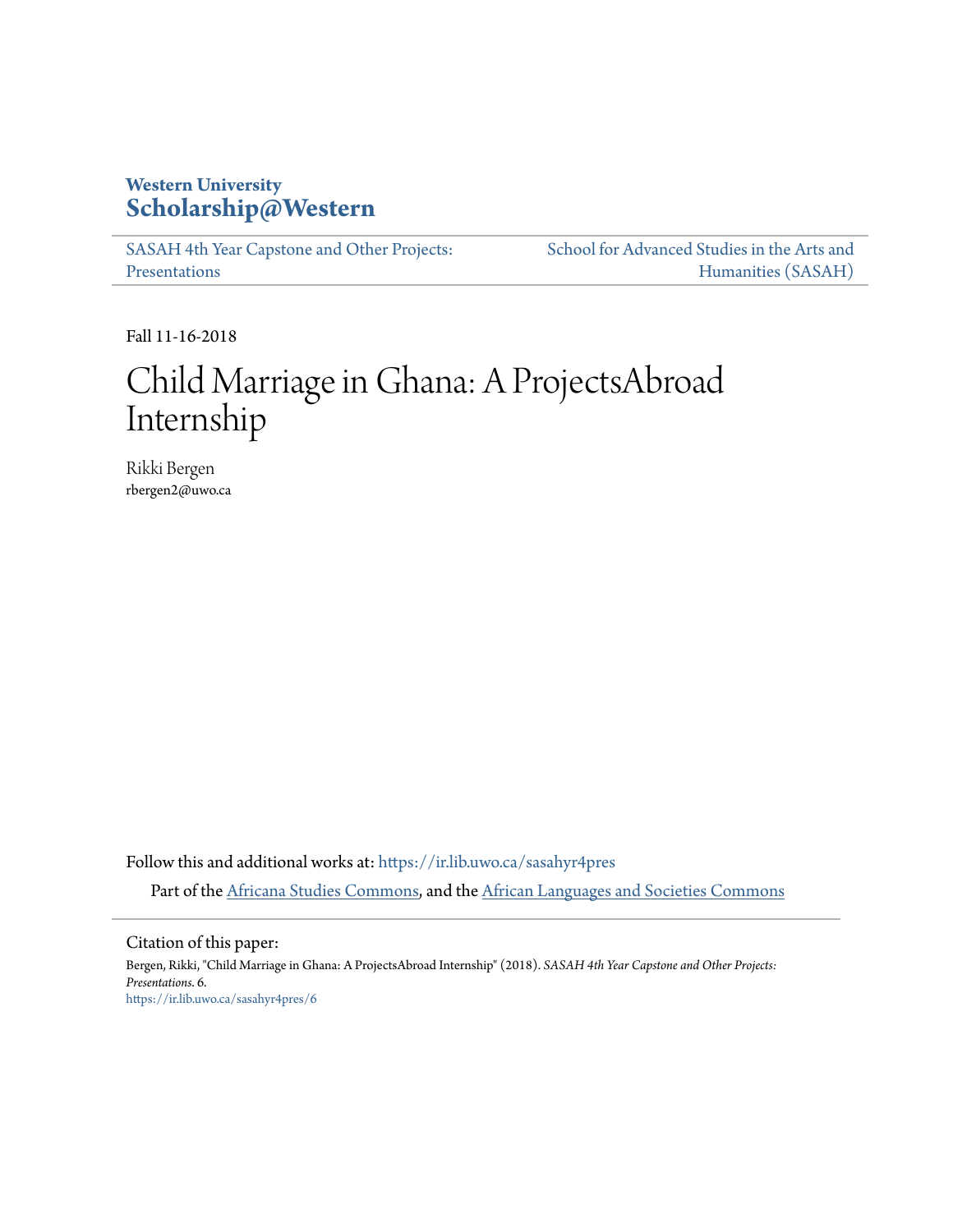# Child Marriage, Ghana, Final Report

Bailey Pelletier and Rikki Bergen

### Identifying the Problem

In spite of Ghana's reputation as one of the more developed nations in Africa, poverty and a lack of education among particular communities continue to cause an array of social problems. Particularly for young girls. 1/5 girls in Ghana are married before their 18<sup>th</sup> birthday, and the likelihood increases to 1/3 if the girl-child lives in the north. For more privileged Ghanaian's, these statistics can seem shocking, however for many, they are simply a reflection of their experience.

There are 4 types of child marriage that we found to occur in Ghana:

- 1. Dowry Girls:
- This is a tradition frequently practiced by the Konkomba tribe in the Northern Region of Ghana. This practice occurs when a male finds a wife. If he has a sister at home, the custom states that he must give his sister to the other family in order to be granted his wife's hand. In this situation the exchanged girl becomes betrothed to the entire family, pending any male who decides to marry her – regardless of their age. Occasionally, if the girl is very young at the time of the betrothal, the physical exchange may not happen until later and the girl may not even be aware that her future is laid out for her. If the betrothed girl tries to escape, she is often beaten by the males in her family and then secured with a wooden block on her foot so that she is unable to leave. Discriminatory gender norms play a large role in the perpetuation of this custom as the community appears to struggle to recognize that each woman is her own being and capable of her own choices. Many men in this society believe that they need wives to take care of them, however they have not extended their faith in a women's household abilities to consider what she would be able to contribute to the community if given the chance.
- 2. Baby Betrothal:
- Mostly practiced by the Moab or Bimboa people, this custom occurs when an older, generally wealthy man will decide to sponsor a girl either immediately following her birth or while she is still young. The man will pay for the costs to feed and clothe the child as well as any other costs associated with growing up such as school and medical fees, with the agreement that he will marry her once she gets older. Frequently in these situations, the man will reach a point where he is no longer able to pay the parents to raise the girl, therefore he will decide that it is time for them to be married regardless of her age at the time. Up to this point, the girl may not have been aware that she was betrothed. This situation puts strain on the marriage from the beginning, as the man, now short of money, may no longer be able to fully support the girl and as the girl is still young and developing she likely lacks many skills to support herself.
- 3. Trokosi:

This tradition is common in the Upper Volta Region. It occurs when girls as young as four years old are offered to the gods as atonement for an offense committed by a relative. This tradition has been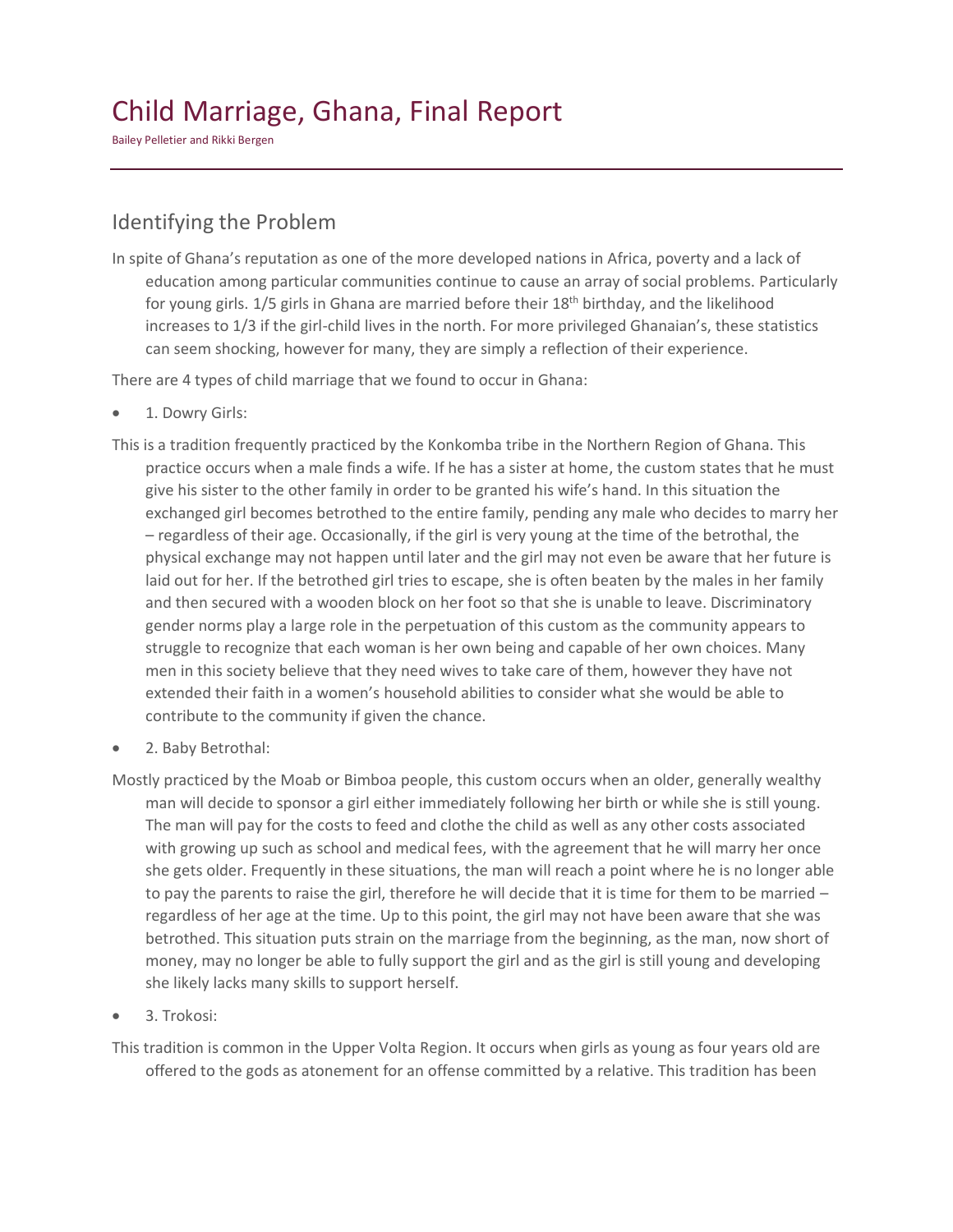around since the 18th century when priests stopped accepting livestock as compensation for offenses. The girl's involved become slaves to the priests. Their term of service is supposed to last between three and five years, depending on the offense, but as most families cannot afford the price to buy their daughters back, most girls are stuck there. These girls are considered 'wives of god' and live in horrendous conditions. They are frequently raped and beaten, forced to beg for food, given only rags to wear, are forced to work long hours in the priests fields. They have no access to education or medical attention. Any child born to any of the girls also becomes a slave to the priest. In the case that a priest dies, the girl becomes the property of his successor. If the girl dies before her sentence is up, her family is expected to replace her with another virgin girl. In some situations, the cycle has continued for generations.

• 4. General Early Marriage:

Practiced all over the country, early marriage occurs most frequently when a family does not have the financial stability to take care of all of the children. If a man selects a young girl to marry, he is expected to pay a dowry to the family of the girl, at which point she will be expected to marry and move in with him. Most of these girls are forced to leave school when they become married in order to best take care of their husbands. Children in relationships such as these are likely to experience domestic abuse, sexual assault and birthing complications. It is common in these situations that if a girl manages to escape the marriage, her family will not necessarily take her back, putting these girls in very comprised situations.

### Why it happens (the bigger picture)

- There are a variety of reasons girls are forced into marriage when they are still children. No matter the specific reason, there are generally 3 overlying factors which drive the practice of child marriage in Ghana.
	- 1. Tradition/Discriminatory Gender Norms
- As noted above, particular tribes and communities are following practices which have been passed down from previous generations. Considering that Ghana is a country with very diverse cultures and practices, it is a challenge to regulate what occurs on a local level. In many democracies, the state and the laws evolve as the people demand them to, and therefore the laws within the state generally reflect the values of a population. In the case of Ghana, the laws which protect human and children's rights were the result of external international pressure. The result is that although there are laws which prohibit children from being forced into marriage, customary law is frequently incompatible with state law.
- In many traditions, there are very rigid gender norms which place women at a disadvantage. For example, it is still very common in Ghana for a man to pay a dowry to his wife's family. Therefore the wife is 'his' because he paid for her. It is important to recognize the value of a tradition like this. It promotes an open and generous relationship between the two families which will become united as one. This is the reason that all 14 of the teenage girls we talked to (of mixed religions), want their husband to pay a dowry. The problem with this though, is that many people take advantage of this tradition. They use it as an excuse to treat women as objects which are to be traded and 'owned'. In sum, stripping them of their autonomy makes it permissible for parents to literally sell their daughter regardless of her own desires.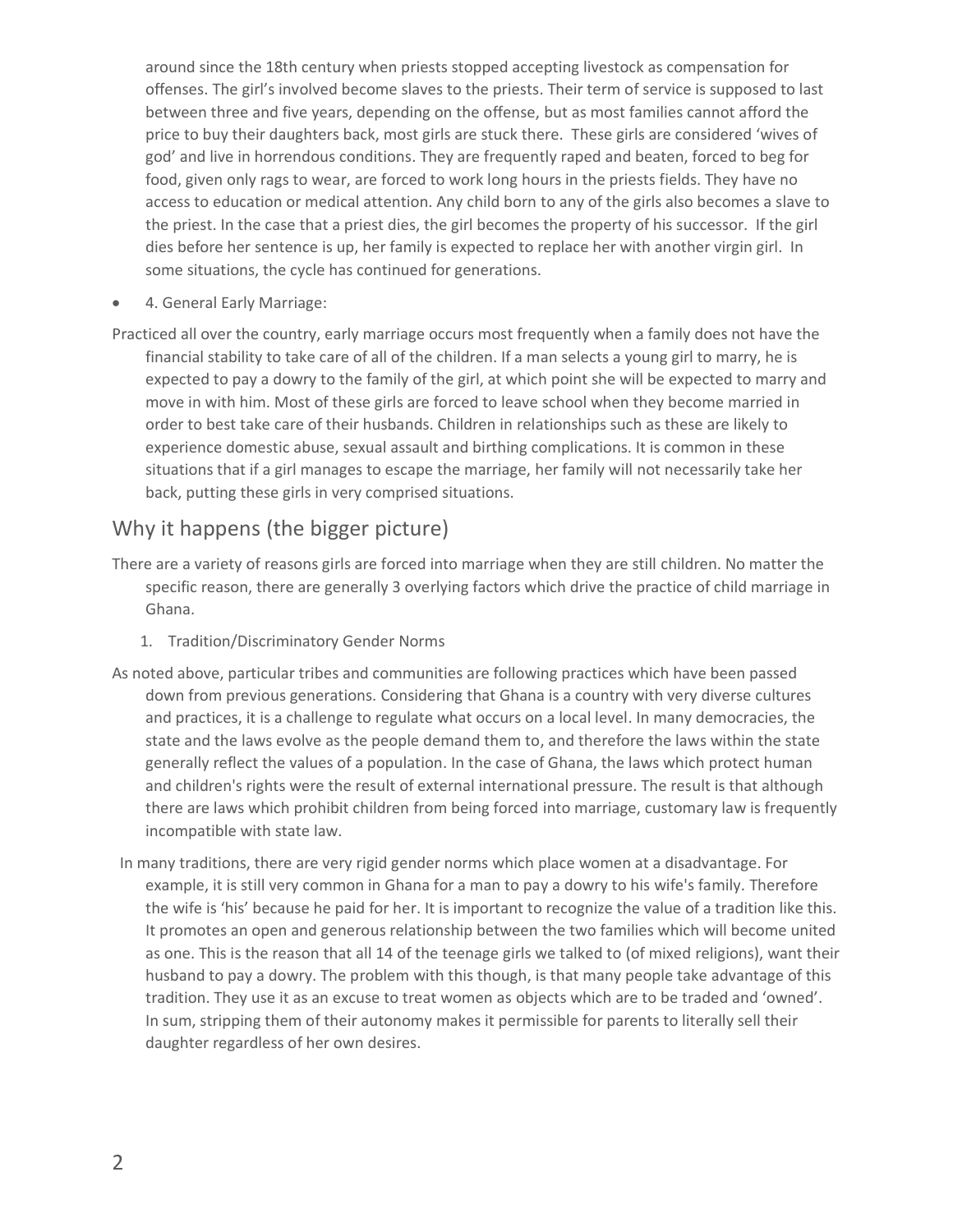- 2. Poverty/ Lack of Education (Ignorance)
- Poverty and a lack of education cannot be discussed separately. A lack of education causes poverty, and poverty makes education inaccessible. They are a complexly intertwined set of problems which function together as a cycle that allows child marriage to occur.

-Lack of sexual education leads to parents having too many kids that they cannot support financially.

- -Girls are perceived to not need education and therefore if their fate is to become a wife, it is more convenient to marry her off sooner rather than later. Families cannot support all their children and can benefit from the dowry that a man pays for their daughter.
- -When girls are not educated, they cannot be economically empowered.
- -People are ignorant of the law because of a lack of civic education.
- -Children do not know their rights.
- -People are forced to focus on short term gain rather than long term sustainability. Therefore, it is hard for families to go without food in order to put a girl through school, despite the fact that it will benefit them more in the long run.
	- 3. Absence of State Intervention and Funding
- From our interviews, we learned that in theory, there are multiple laws which should be protecting female children from being married. However, not a single person we interviewed could think of a time where there was police monitoring done in communities. There is no enforcement of the law when it comes to human rights being violated unless a tip is called into them or a physical letter is written. Even then, it is not common for police to intervene unless they are being pushed to act by a heavy handed person or group. The people also do not have confidence in the police because of the widespread corruption.
- The Ghanaian government also has multiple commissions which claim to promote human rights and civic education for "all Ghanaians". There is the NCCE (National Commission for Civic Education) which is supposed to have 216 district offices, 10 regional, and one head office in Accra. They are also supposed to receive funding from the European Union. Then there is the CHRAJ (Commission on Human Rights and Administrative Justice) which is intended to function as a body which both educates citizens on their human rights and also intervenes when those rights are compromised. A retired official from the NCCE, Eric Bortui, told us that in reality, the government does not fund the NCCE other than during elections, that district offices are frequently closed down, and that staff often go unpaid. The CHRAJ also has similar issues with receiving proper funding
- Furthermore, there is the issue of language rights. The only government sponsored language in Ghana is English. All commercial signs and documents are printed in English, the courts operate in English, and education is in English. Meanwhile there are a vest array of languages and dialects in different communities not only around Ghana but in Accra alone. For the people who have only a very basic English vocabulary, they become marginalized and cannot access adequate services.
- Finally, in 2007 the government passed a domestic violence act which promised the establishment of a fund which would pay for shelters and medical care for survivors. This would include shelters for